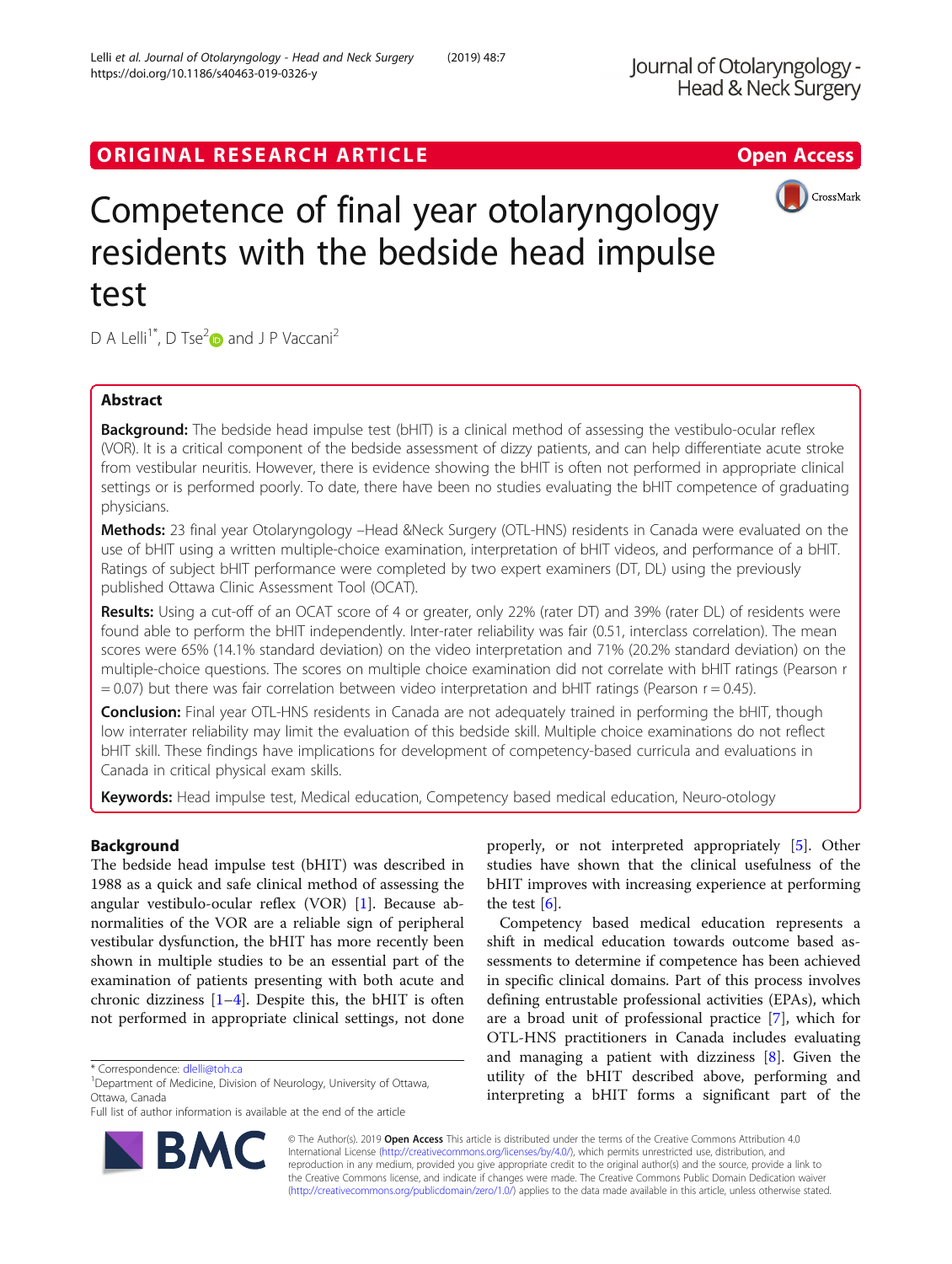competence of the training physician in evaluating dizzy patients.

To date, there have been no studies evaluating the competence of final year residents (postgraduate year 5) in performing the bHIT. Because performing a bHIT requires specialized examination skills often lacking in nonspecialists [\[5\]](#page-2-0), and because exposure to neuro-otology clinics is limited during residency, we hypothesize that most final year residents will not be competent in performing and / or interpreting the bHIT.

# Methods

All final year residents in Canadian OTL-HNS training programs were eligible for inclusion. Subjects were recruited and the study was performed at a final year review course given to Canadian OTL-HNS residents in Halifax, Canada. The only exclusion criterion was an active physical limitation that might restrict participants ability to perform the bHIT.

23 out of 31 eligible residents gave consent and participated in the study. Subjects were given a pre-test 10 item multiple-choice questionnaire (MCQ) to assess knowledge surrounding the clinical use of bHIT and how to perform the test (Additional file [1:](#page-2-0) Appendix A).

Subjects were asked to perform the bHIT on one of the authors (JPV), and instructed to perform the examination as they would during a typical clinical encounter. No feedback was given during the procedure, and competence in performing the procedure was judged by two expert evaluators watching the subjects perform the test in real time (DL, DT). The evaluators used a modified version of an entrustability scale, the OCAT, a previously validated tool for assessing clinical performance [\[9](#page-3-0)] based on a 5 point Likert scale. The bHIT was rated on multiple components: patient instructions, positioning, and impulse characteristics including speed, amplitude, consistency (between sides and with any repeated bHITs) and unpredictability (Additional file [1](#page-2-0): Appendix B). One rating for each component was assigned for the entire encounter. Finally, the participants were shown a series of 10 bHITs on video monitors and asked to judge whether each bHIT was normal or abnormal.

A rating of 4 ("independent with only minor corrections") was considered a reasonable cut-off for competent performance of the bHIT. Statistical analysis of the data included calculating percentages of residents in two scenarios: scoring 4 or greater on each aspect of the entrustability scale, or having a mean score of 4 or greater. Both were felt to be reasonable interpretations of being able to independently perform the procedure. Inter-rater reliabilities were calculated using inter-class correlations for both single rater reliability (how reliable a single rater's scores would be) and the reliability of the mean rating of both raters (how reliable the mean of

two raters scores would be). Mean scores were calculated for the MCQ and video interpretation tests, and Pearson correlations were calculated between the different forms of assessment: - mean rater bHIT scores, video interpretation score, and both mean MCQ scores and individual questions.

## Results

Only 5 (22%) and 9 (39%) of residents (DT and DL rating respectively) were able to perform the bHIT independently with an average score of 4 or greater. If a score of 4 or greater was required on each component of the bHIT, only 3 (13.6%) and 2 (9.1%) of residents would be judged as independent. Inter-rater reliability of the modified OCAT was fair (0.51, interclass correlation) and the reliability of the mean rating was good (0.67) for the continuous rating scale, though using a cutoff of an average of "4" or requiring "4" in each component for competency both resulted in poor inter-rater reliability (kappa = 0.19 and 0.33 respectively). Residents as a whole were rated poorest in proper use of distracting movements / unpredictability of the bHIT (mean score 3.20) and improper amplitude (mean score 3.24, mostly too large of an amplitude), though both means were less than one standard deviation from the overall mean bHIT score (3.64, standard deviation 0.64).

The mean scores were 65% (standard deviation 14.1%) for the video interpretation and 71% (20.2% standard deviation) for the multiple-choice questions. The scores on the multiple-choice examination did not correlate with mean bHIT rating scores (Pearson  $r = 0.07$ ) but there was fair correlation between video interpretation and mean bHIT rating scores (Pearson  $r = 0.45$ ). There was a single multiple choice question (regarding the definition of covert saccades, a component of physiology of a false negative bHIT) that had fair correlation (0.32) with bHIT ratings.

## **Discussion**

The results confirmed our hypothesis that the majority of final year Canadian OTL-HNS residents are not competent in performing the bHIT as judged by two expert examiners using the modified OCAT. Of the alternative assessment methods, only the subject's ability to interpret the video recordings of bHIT correlated with judgment of clinical bHIT competency while multiple choice questions as a whole did not.

Interrater reliability was poor when making "competent or not" judgments based upon OCAT score cutoffs of "4", and even treating the score as a continuous variable resulted only in fair (borderline poor) interrater reliability. This lack of agreement between raters raises concerns about evaluators' ability to accurately assess competency for this bedside skill. The study design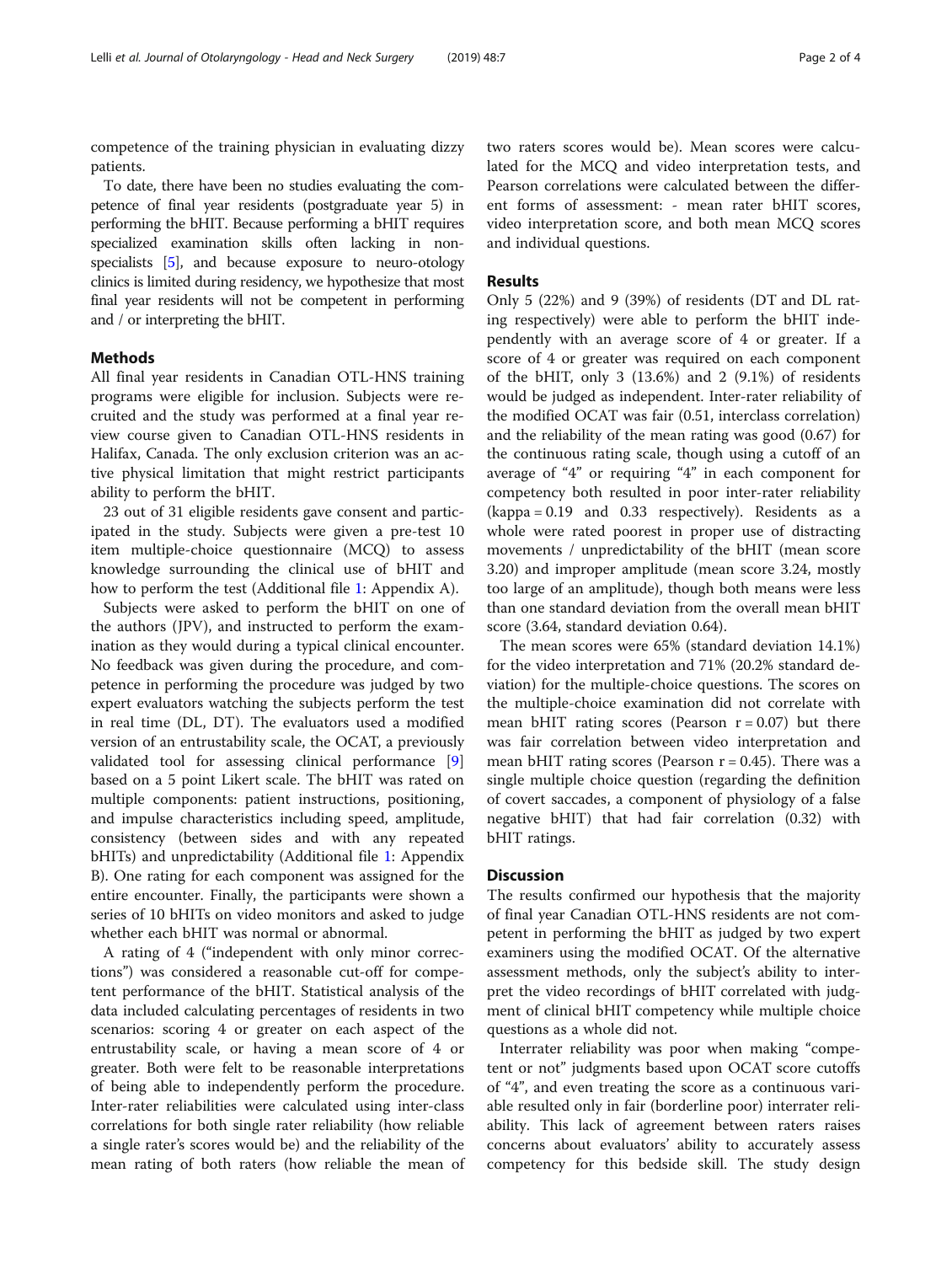<span id="page-2-0"></span>focused on rating different aspects of the bHIT as these were felt to be important in accurately assessing the skill. While this did provide information about which aspects of the skill were not performed well (amplitude, unpredictability), it likely contributed to the difficulty with judging competency as no measure of overall independence was recorded. Using a global rating of competence, doing rater training, and using more raters (using the reliability of the mean rating) are possible ways of improving reliability of competency judgments.

This study has several limitations. There were only two examiners from a single centre without formalized rater training, limiting judgments of true inter-rater reliability of the modified OCAT. Only OTL-HNS residents were evaluated in this study. OTL-HNS physicians are expected to be experts in the management of patients with dizziness. Other specialties also deal with dizzy patients (e.g: neurology and emergency medicine) and we may not be able to generalize to the competence of all residents treating dizziness with this study. This set of multiple choice questions showed poor validity as a substitute for observed clinical assessment, but it remains possible that a different set of questions may show better validity.

Despite these limitations, the findings have implications for the ongoing development of competency-based curricula in Canada. The poor correlation of competence with paper-based assessment of bHIT knowledge argues towards including clinic-based assessment of this skill as a specific component of an EPA addressing the evaluation of dizzy patients. Conversely, the interpretation of bHIT videos did show better correlation. Developing a more robust set of videos may allow improved rater training / consistency across multiple sites (i.e.: videos of subjects performing at various levels of competence) besides serving as an educational tool for trainees.

Future research directions could include studying residents in other subspecialties and including more examiners at different centres with different levels of expertise, with the goal to broaden the applicability of the findings. Development and validation of other assessment methods or rater training programs that improve interrater reliability are of paramount importance if decisions are to be made regarding competency. Finally, developing a teaching module could be integrated in both residency programs and continuing education in practice may help dissemination of this valuable clinical skill.

# Conclusions

Final year Canadian OTL-HNS residents are not competent in performing the bHIT, though poor interrater reliability may limit competence judgements. MCQs are not reliable in judging competence though interpretation of video bHITs may be. This has implications towards development of educational curricula for both residency programs and continuing education for physicians in practice. It clearly demonstrates the need for hands on assessments of learners and training of evaluators for more complex physical exam skills.

## Additional file

[Additional file 1:](https://doi.org/10.1186/s40463-019-0326-y) Appendix A. Multiple Choice Questionnaire. Appendix B. Entrustment Scale. (DOCX 16 kb)

#### Abbreviations

bHIT: Bedside head impulse test; EPA: Entrustable professional activity; MCQ: Multiple choice questionnaire; OCAT: Ottawa Clinic Assessment Tool; OTL-HNS: Otolaryngology – Head and Neck Surgery

#### Availability of data and materials

The datasets used and/or analysed during the current study are available from the corresponding author on reasonable request.

#### Authors' contributions

DL – Contributed to protocol design, recruitment and testing of subjects, data analysis, and manuscript development and editing. DT and JV – Contributed to protocol design, recruitment, and testing of subjects, manuscript development and editing. All authors read and approved the final manuscript.

#### Ethics approval and consent to participate

Ethics approval for this study was obtained from the Ottawa Hospital Research Institute Research Ethics Board (Protocol: 20160675-01H). Informed consent was obtained from each participant.

#### Consent for publication

Not applicable.

#### Competing interests

The authors declare that they have no competing interests.

#### Publisher's Note

Springer Nature remains neutral with regard to jurisdictional claims in published maps and institutional affiliations.

#### Author details

<sup>1</sup> Department of Medicine, Division of Neurology, University of Ottawa, Ottawa, Canada. <sup>2</sup> Department of Otolaryngology - Head & Neck Surgery, University of Ottawa, Ottawa, Canada.

### Received: 25 April 2018 Accepted: 7 January 2019 Published online: 18 January 2019

#### References

- 1. Halmagyi GM, Curthoys IS. A clinical sign of canal paresis. Arch Neurol. 1988; 45:737–9.
- 2. Black RA, Halmagyi GM, Thurtell MJ, Todd MJ, Curthoys IS. The active headimpulse test in unilateral peripheral vestibulopathy. Arch Neurol. 2005;62: 290–3.
- 3. Kattah JC, Talkad AV, Wang DZ, Hsieh YH. Newman-Toker DE. HINTS to diagnose stroke in the acute vestibular syndrome: three-step bedside oculomotor examination more sensitive than early MRI diffusion-weighted imaging. Stroke. 2009;40:3504–10.
- 4. Weber KP, Aw ST, Todd MJ, McGarvie LA, Curthoys IS, Halmagyi GM. Horizontal head impulse test detects gentamicin vestibulotoxicity. Neurology. 2009;72:1417–24.
- 5. Mcdowell T, Moore F. The under-utilization of the head impulse test in the emergency department. Can J Neurol Sci. 2016;3:1–4.